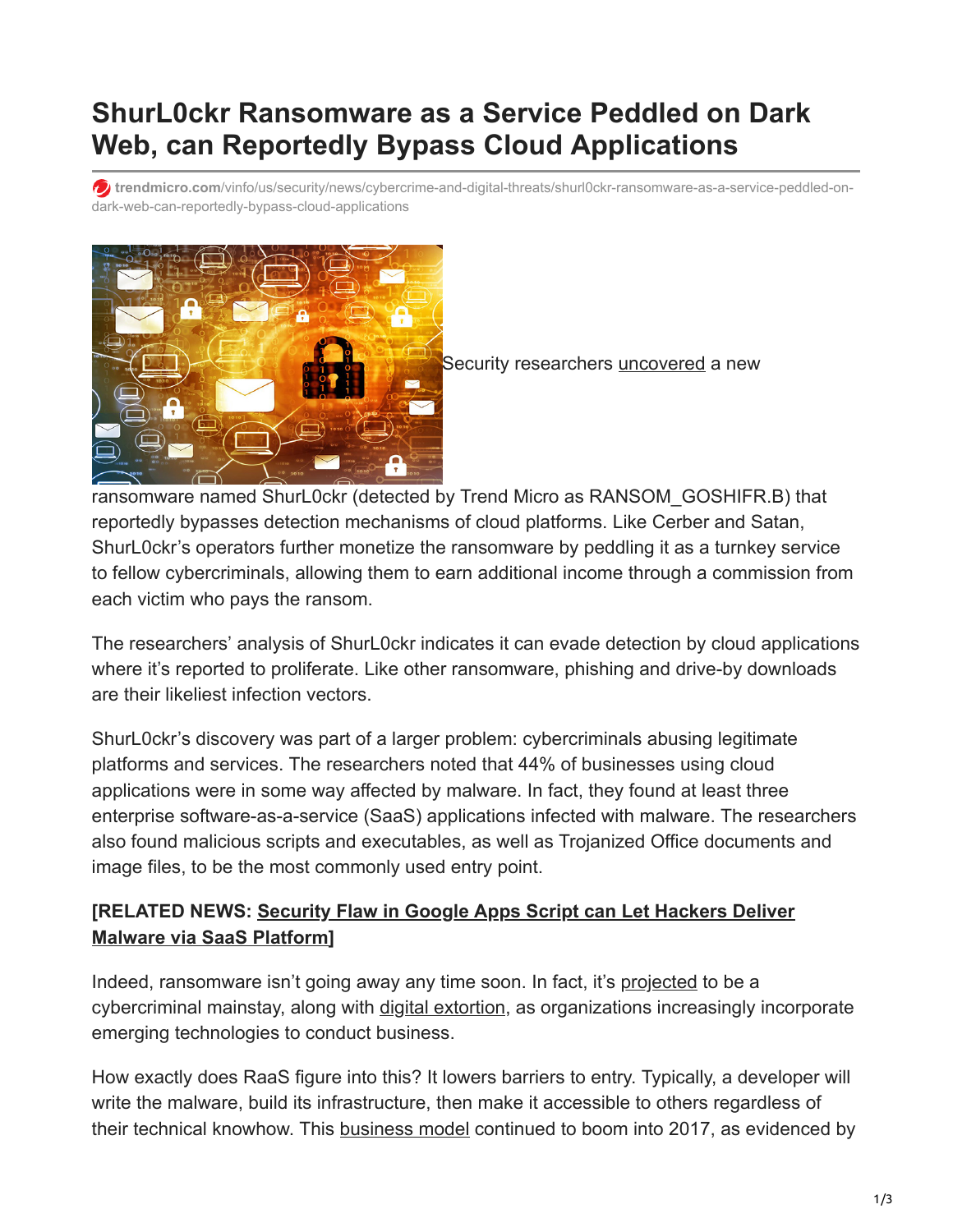the [2,502% growth](https://www.bleepingcomputer.com/news/security/ransomware-dark-web-economy-increased-by-2-502-percent/) in ransomware's economy in the [dark web](https://www.trendmicro.com/vinfo/us/security/news/cybercrime-and-digital-threats/exploring-the-deep-web). A lifetime license to [WannaCry ransomwar](https://www.trendmicro.com/vinfo/us/security/news/cybercrime-and-digital-threats/wannacry-wcry-ransomware-how-to-defend-against-it)[e, for instance, was s](https://www.trendmicro.com/vinfo/us/security/news/cybercrime-and-digital-threats/the-middle-eastern-and-north-african-underground-where-culture-and-cybercrime-meet)[old](http://blog.trendmicro.com/trendlabs-security-intelligence/wannacry-ransomware-middle-eastern-north-african-underground/) [for just \\$50 in the Middle Eastern and North](https://www.trendmicro.com/vinfo/us/security/news/cybercrime-and-digital-threats/the-middle-eastern-and-north-african-underground-where-culture-and-cybercrime-meet) African underground two days after its outbreak in May last year.

Indeed, RaaS thrived in 2017—with the likes of [Satan](https://www.trendmicro.com/vinfo/us/security/news/cybercrime-and-digital-threats/ransomware-recap-satan-offered-as-ransomware-as-a-service) promising easy buck and [FrozrLock](https://www.trendmicro.com/vinfo/us/security/news/cybercrime-and-digital-threats/ransomware-recap-ransomware-as-a-service-surge-slocker-resurfaces) guaranteeing "unlimited builds" to [Karmen,](https://www.trendmicro.com/vinfo/us/security/news/cybercrime-and-digital-threats/ransomware-recap-new-disguises-and-a-change-of-cryptocurrency) Nemes1s RaaS, PadCrypt, and Fatboy, touting premium customer service. ShurL0ckr exemplifies how outsourcing malware puts threats into more cybercriminal hands, resulting in ever-increasing builds of similar malware in the wild with varying degrees of capabilities, and constantly fine-tuned to evade traditional security mechanisms.



### *A [multilayered defense](https://www.trendmicro.com/vinfo/us/security/news/cybercrime-and-digital-threats/ransomware-101-what-it-is-and-how-it-works) against ransomware*

Given ShurL0ckr's nature, the ransomware can be customized — from the ransom demand and encryption capabilities to how it's delivered, which makes defense in depth significant. Here are some [best practices](https://www.trendmicro.com/vinfo/us/security/news/cybercrime-and-digital-threats/best-practices-ransomware) users and organizations can adopt to mitigate threats like ShurL0ckr:

- [Regularly back up files](https://www.trendmicro.com/vinfo/us/security/news/virtualization-and-cloud/best-practices-backing-up-data) and ensure their integrity and accessibility
- Keep the system, its applications, and the network updated; employ [virtual patching](https://www.trendmicro.com/en_us/business/products/network/integrated-atp/next-gen-intrusion-prevention-system.html) for end-of-life and legacy systems
- [Secure or restrict the use of tools](https://www.trendmicro.com/vinfo/us/security/news/cybercrime-and-digital-threats/best-practices-securing-sysadmin-tools) typically reserved for system administrators to prevent their abuse
- [Incorporate multilayered security mechanisms such as](https://www.trendmicro.com/vinfo/us/security/news/cyber-attacks/protecting-data-through-network-segmentation) [data categorizatio](https://www.trendmicro.com/vinfo/us/security/news/cyber-attacks/keeping-digital-assets-safe-need-for-data-classification)[n, network](https://www.trendmicro.com/vinfo/us/security/news/cyber-attacks/protecting-data-through-network-segmentation) segmentation, [application control/](https://www.trendmicro.com/en_us/business/products/user-protection/sps/endpoint/endpoint-application-control.html)whitelisting, and behavior monitoring
- Enable the [firewall](https://www.trendmicro.com/vinfo/us/security/news/security-technology/best-practices-deploying-an-effective-firewall), [sandbox](https://www.trendmicro.com/vinfo/us/security/news/security-technology/how-can-advanced-sandboxing-techniques-thwart-elusive-malware), and deploy intrusion detection and prevention systems